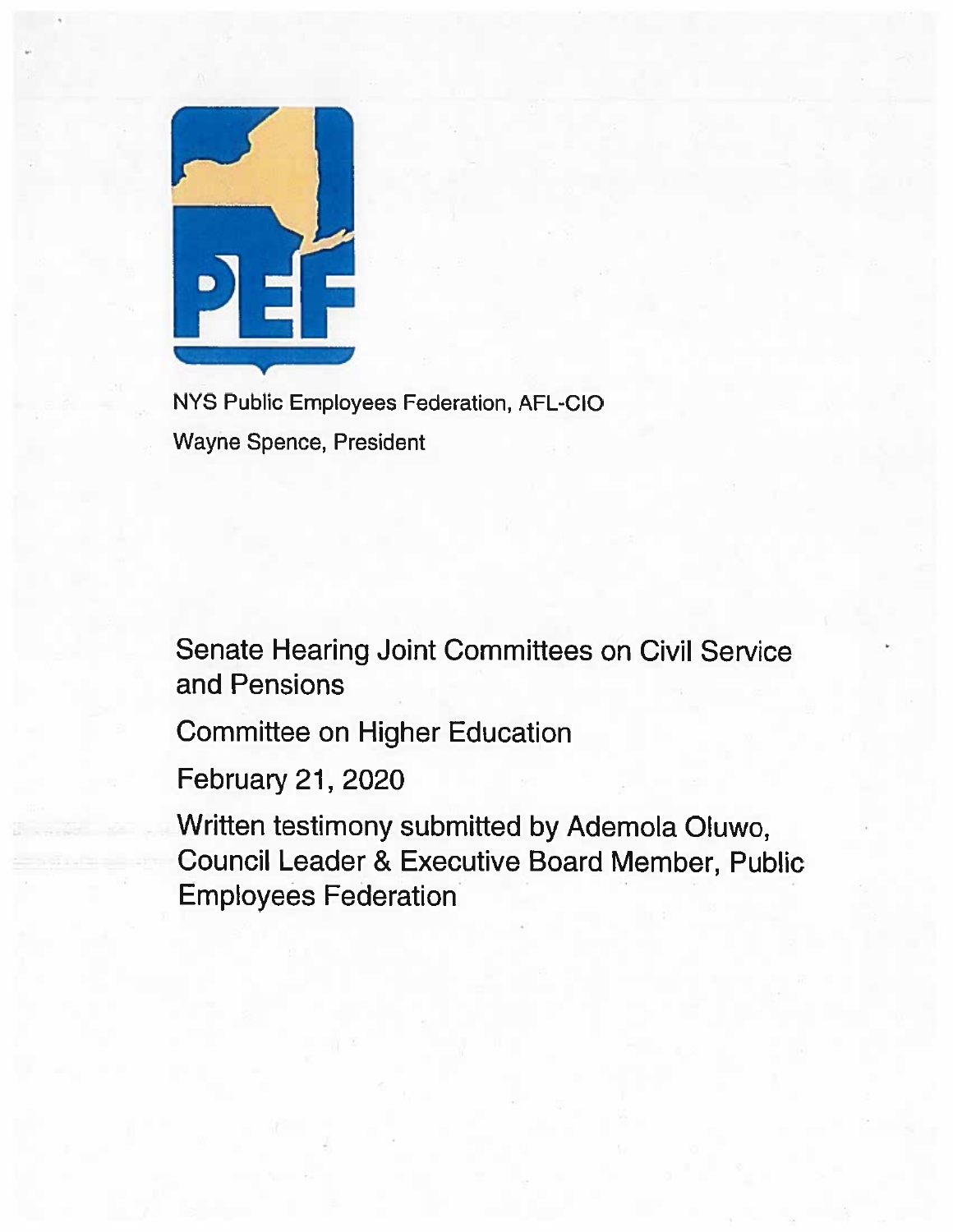Good morning, my name is Ademola Oluwo and I am here today on behalf of my union, the Public Employees Federation (PEF) where I am both <sup>a</sup> Council Leader and Executive Board Member. <sup>I</sup> am also <sup>a</sup> state government employee at the Department of Financial Services. <sup>I</sup> have worked in public service for 32 years.

Thank you very much Senators Gounardes and Stavisky for the opportunity to testify today on the idea of establishing <sup>a</sup> "civil service pipeline" in which graduating students are trained for and recruited directly into public sector jobs.

As <sup>a</sup> long time public servant and <sup>a</sup> member of the public sector workforce for more than two decades, I'm certainly aware and agree that <sup>a</sup> public sector career with the State of New York can be rewarding, both financially and in the nature of the work, as well as offering job stability, security, flexibility and the ability to retire with <sup>a</sup> good pension in dignity.

PEF represents over 52,000 professional, scientific and technical employees in the state's workforce. Many PEE members are reaching retirement age and we agree that as the state workforce ages out, it is important to attract young people and <sup>g</sup>ive them <sup>a</sup> reason to consider public sector employment.

For example, PEF represents over 9,000 public sector RNs who work in SUNY hospitals, OMH, OPWDD, OCFS and DOCCS facilities. Most folks have likely heard about the nursing shortage in the state and the need for patient staffing ratios. The RN recruitment & retention problem is even worse for public sector nurses due to low salaries compared to private hospitals and poor working conditions.

Specific RN <sup>p</sup>ipeline programs targeted toward recruiting students out of high school and college that offers tuition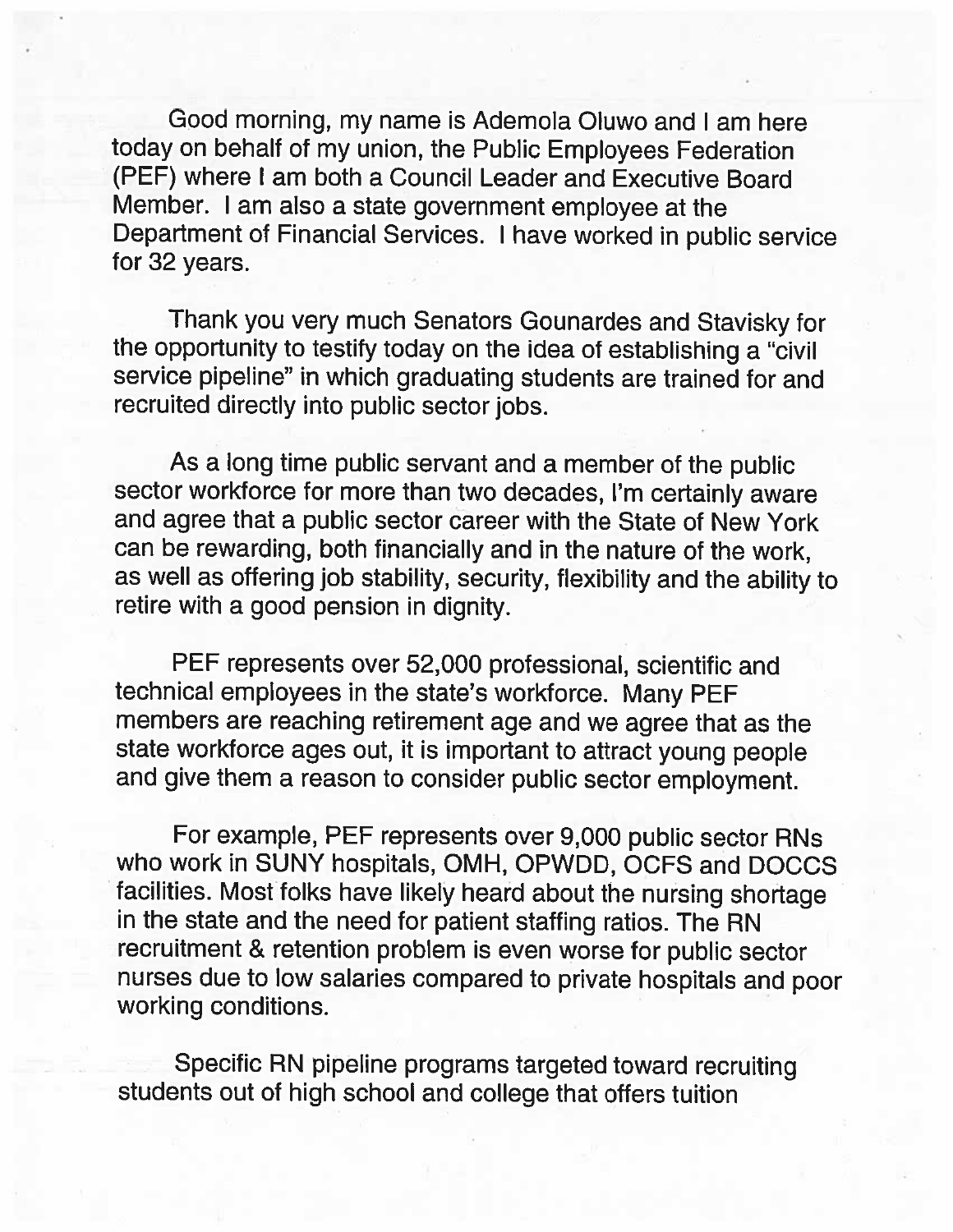reimbursement benefits, loan forgiveness and the opportunity to pursue advanced nursing degrees at <sup>a</sup> lower cost could help attract more young people into the nursing profession. However, increasing public sector RN salaries and improving work conditions is essential in restoring nursing as <sup>a</sup> desirable career path.

While we welcome creative <sup>p</sup>ipeline, ideas targeted to increase the ranks of the civil service and state workforce, we must go on record adamantly opposing any <sup>p</sup>lan that would circumvent the civil service system. (Non-Competitive appointments should only be made when competitive exam is not practicable. Exempt <sup>p</sup>lacements should only be made when positions cannot be competitively tested, or <sup>a</sup> confidential relationship exists.)

Several years ago, Governor Cuomo implemented a program known as the Empire State Fellows Program. The program was essentially <sup>a</sup> two-year fellowship for young professionals and recent college graduates, where at the end of the two-year program the Fellows would be <sup>g</sup>iven the opportunity to serve as public policy leaders in New York State government without having to take <sup>a</sup> civil service exam.

We believed then and still believe now that programs such as the Empire State Fellows disregards the long-standing New York State constitutional safeguard that civil service positions will be made according to merit and fitness by way of <sup>a</sup> competitive exam. We've seen the negative impact this has on current, diligent, dedicated, competent, knowledgeable and hard-working employees' morale. Due to the complexity and evolving nature of the business, it takes an average of four years before anyone can have <sup>a</sup> basic understanding and knowledge of the work we do.